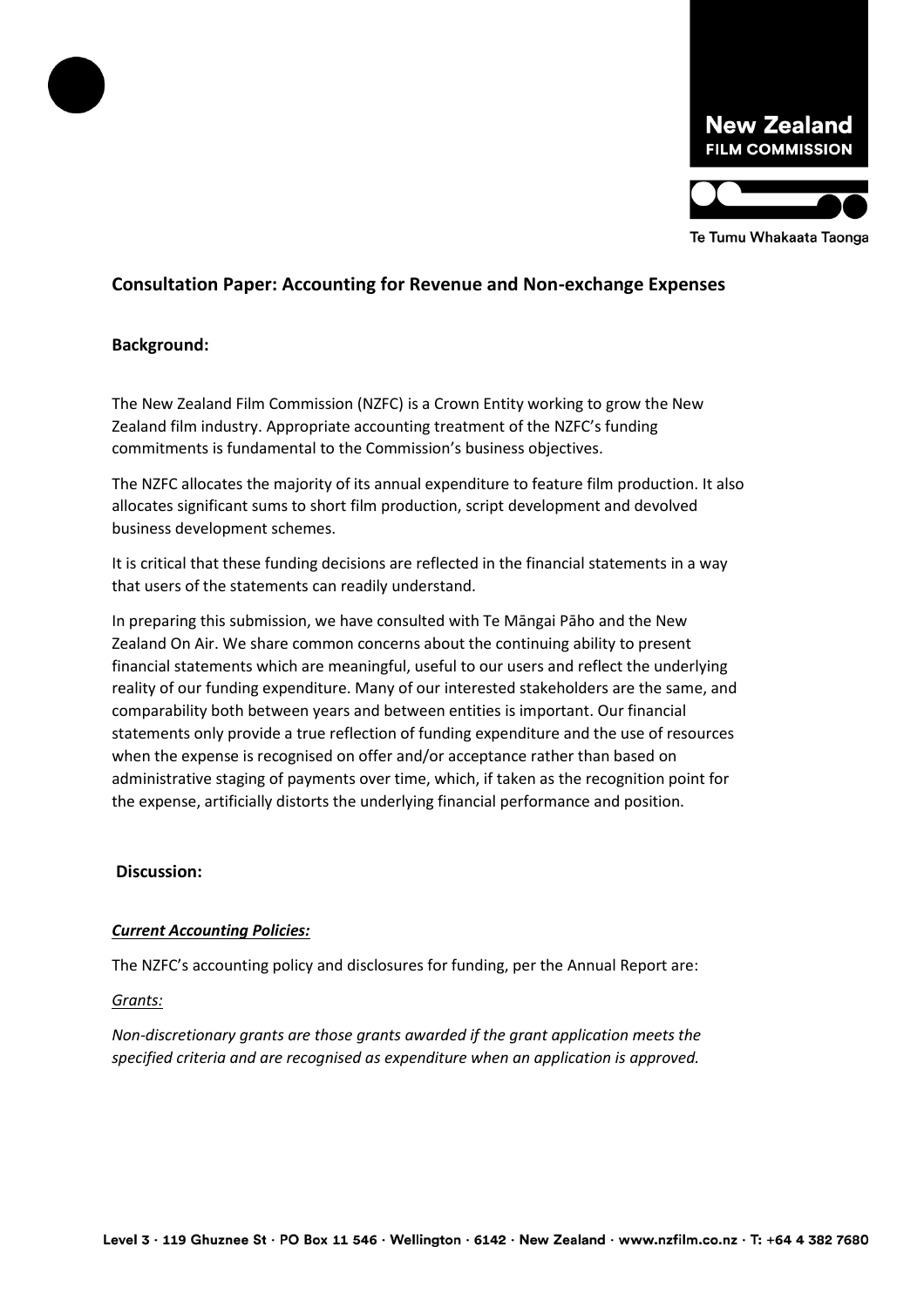

*Discretionary grants are those grants where the NZFC has no obligation to award on receipt of the grant application and are recognised as expenditure when approved by the relevant NZFC committee and the approval has been communicated to the applicant.*

*Project commitments:*

*This amount represents financial commitments and advances for film development, devolved development schemes and production committed by the NZFC, but not paid out at year end.*

# *Users of the Financial Statements*

A key objective to the implementation of the PBE IPSAS suite is to provide better information for the users of financial statements.

PBE IPSAS 1 para 15 states:

*"Financial statements are a structured representation of the financial position and financial performance of an entity. The objectives of general purpose financial statements are to provide information about the financial position, financial performance, and cash flows of an entity that is useful to a wide range of users in making and evaluating decisions about the allocation of resources. Specifically, the objectives of general purpose financial reporting should be to provide information useful for decision making, and to demonstrate the accountability of the entity for the resources entrusted to it, by:*

*(a) Providing information about the sources, allocation, and uses of financial resources;* 

*(b) Providing information about how the entity financed its activities and met its cash requirements;*

*(c) Providing information that is useful in evaluating the entity's ability to finance its activities and to meet its liabilities and commitments;* 

*(d) Providing information about the financial condition of the entity and changes in it; and* 

*(e) Providing aggregate information useful in evaluating the entity's performance in terms of service costs, efficiency, and accomplishments."*

Therefore, it is essential when preparing the NZFC's annual financial statements to ensure they are useful for the readers and key stakeholders (filmmakers, media, Ministers, MCH, MBIE and Parliament). The readers of the NZFC financial statements are most interested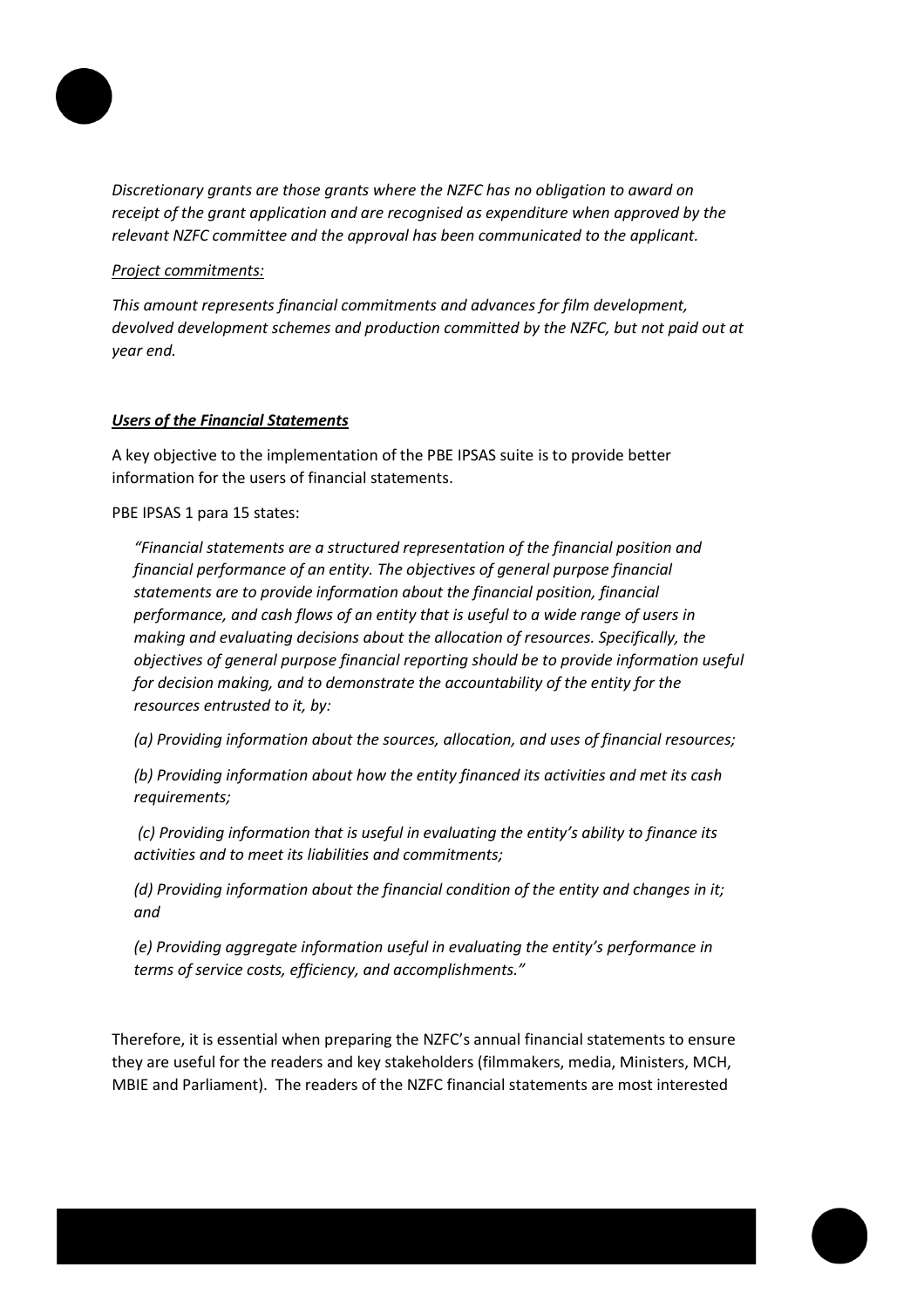

in seeing how much money was committed to feature film projects during the year, and also how much money remained unallocated at the end of the year.

In order for the NZFC to provide useful information to the readers of the financial statements, the statements need to reflect the obligations created by the NZFC Board. These obligations are the offer of production funding to applicants, determined at Board meetings. These obligations need to be shown on both the profit and loss and the balance sheet to ensure that closing equity is appropriately stated.

# *Current Accounting Treatment*

All significant feature film production funding decisions are made at Board meetings, which generally take place five times per year. Following each board meeting, a letter of conditional offer is issued to successful applicants. Simultaneously the offer is captured in our financial records.

The current accounting treatment is as follows:

- a) the full funding offer is expensed on the profit and loss, and
- b) a corresponding liability is recorded on the balance sheet.

This treatment reflects that these funds are effectively ring-fenced for a particular project, and prevents the funds from being utilised elsewhere. The same accounting treatment is applied to funding committed to short film production, script development and devolved business development schemes.

This means that at the end of each financial year, after the annual financial statements have been issued, readers are able to easily see how much money has been committed to funding film projects over the last 12 months, and importantly, how much is left over. They are also able to look at the balance sheet and see how much of the total funds committed by the Commission to film projects remains unpaid.

If management concludes at any point following the issuing of a conditional funding offer that the film project is not able to go forward into production then the funding offer is terminated and the liability and corresponding expense are reversed ("written back"). If the decision to terminate is made in a subsequent financial year to the offer, the writeback is shown as income rather than a negative expense on the profit and loss. Over the last 5 years the percentage of funds written back has averaged 17% of total offers made.

# *The effect of the consultation paper – a worked through example*

The consultation paper sets out two options to record non- exchange expenses. Below we have assessed the impact that each option would have on our film funding process.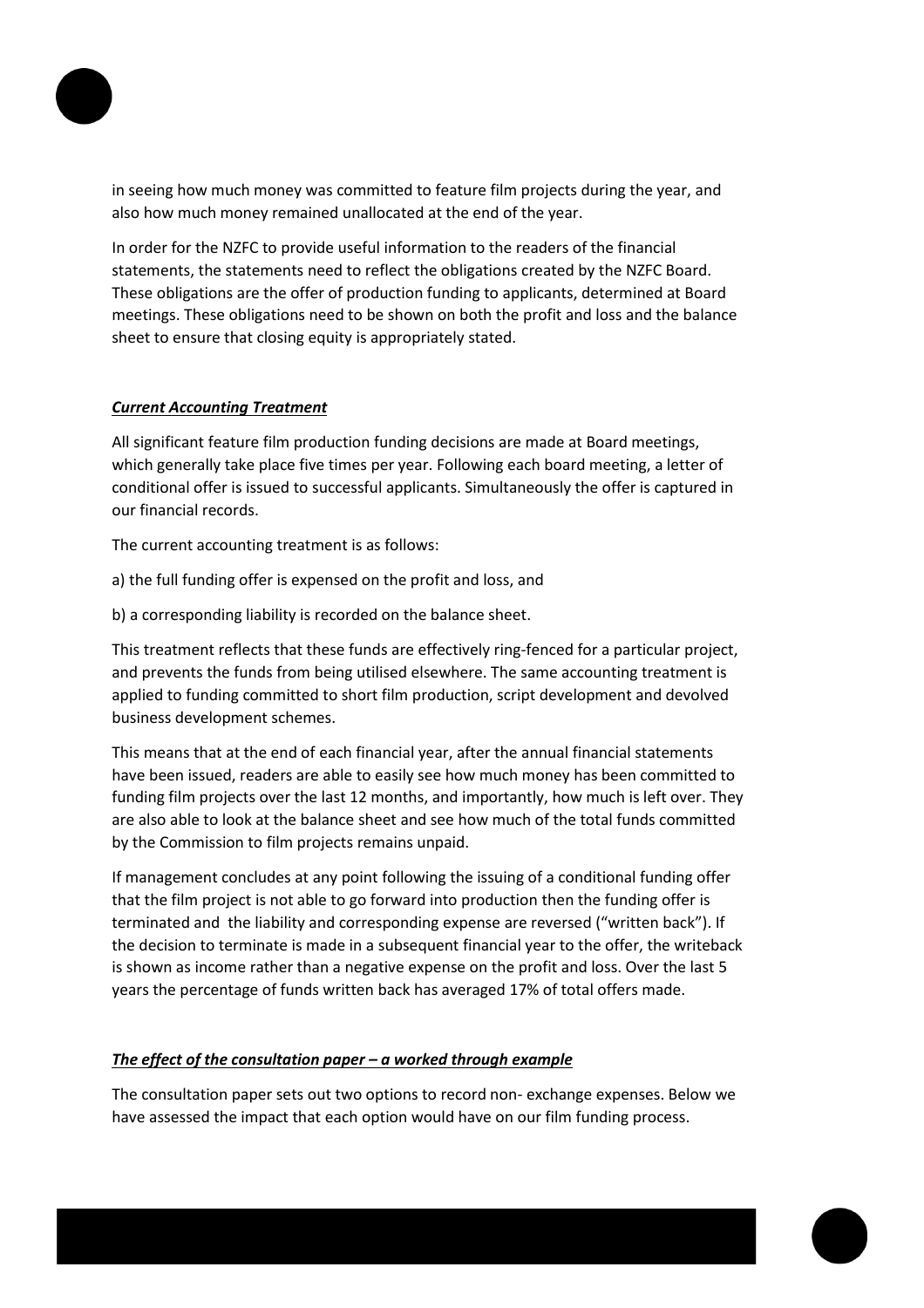## EXAMPLE

The NZFC board meets on the  $7<sup>th</sup>$  December 2017. At the meeting the board considers a production funding request from a producer. The board agrees to provide production funding of \$1 million to the film project "XYZ". Following the board meeting NZFC staff send a letter offering conditional production funding to the producer of "XYZ". The conditional offer sets out a list of conditions that need to be met in order to "close" (i.e. contract) the film before they are able to start production. It also sets out that the conditional offer will expire in September 2018 unless the film has already closed. The producer of "XYZ" countersigns the offer letter on 20 December 2017 and sets about meeting all the NZFC conditions. This process takes several months. Eventually all the parties involved sign a non-conditional formal production financing agreement on 1 July 2018. This agreement incorporates a finance plan which shows that NZFC will pay \$1 million towards the film. An investor funding drawdown schedule is attached as an appendix to the funding agreement. This schedule lists the dates on which each instalment of the \$1 million NZFC funding is required to be paid over to the production bank account.

## *Option 1 – The Extended Obligating Event Approach*

#### *Does the NZFC have an obligating event? And if so when does the obligating event arise?*

NZFC currently takes the view that as soon as the \$1M conditional production funding offer is communicated formally by letter to the producer applicant there is a valid expectation by that producer that they will receive \$1 million to help make the film. Therefore, the obligating event arises when the NZFC issues the letter of conditional offer, despite in many cases, the producer not having fulfilled all the conditions set out in the letter at time of issue.

Our interpretation of Option 1 is that the signing of the long-form film funding agreement by all parties would be treated as the obligating event.

#### *At the point of recognising the obligating event, how is it recognised?*

The NZFC letter of conditional offer sets out a list of conditions that must be met, before the NZFC funding is able to be released. Therefore, on the  $20th<sup>h</sup>$  of December 2017 the NZFC would recognise a \$1M asset and a \$1M liability on its balance sheet. On 1 July 2018 when the formal financing agreement is signed the NZFC would fully expense the \$1M funding commitment.

However, if milestone requirements were incorporated into this accounting standard, on 1 July 2018, the NZFC would only be able to recognise an expense to the extent that it is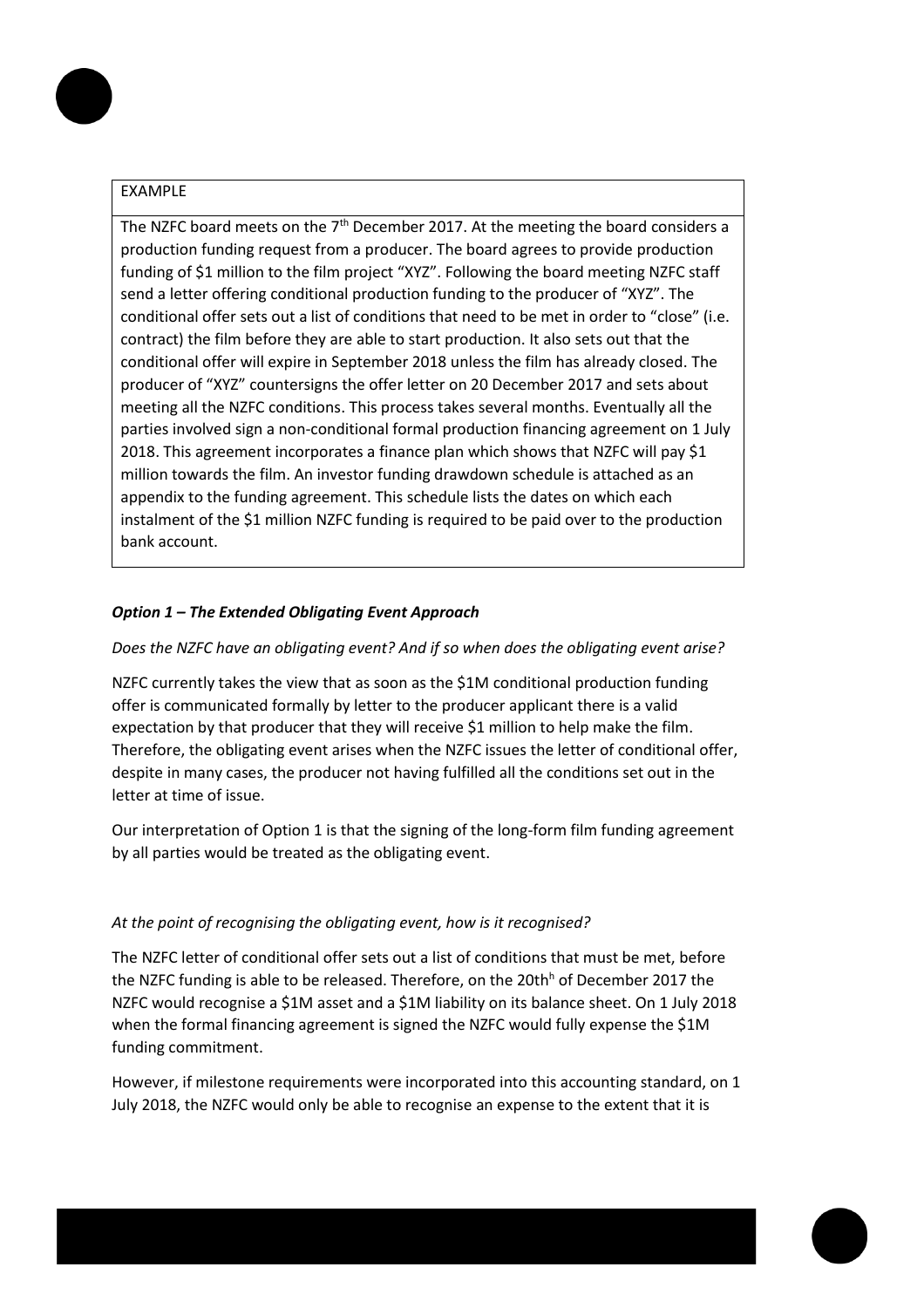

reflected in the drawdown schedule. The expense would be released in line with the drawdown schedule which could potentially be across a period of more than one financial year.

## *NZFC Comment:*

Adopting this approach would create a level of confusion within the NZFC, particularly at board level, as well as amongst our external stakeholders. The NZFC would have to effectively keep two separate sets of books, one for external reporting purposes and one for management purposes. Stakeholders would be confused as they would not be able to tell clearly how much and to what projects the NZFC had conditionally offered funding to.

Requiring milestones to be factored in would increase the ambiguity as to how much had been committed to funding films during any one year. The year-end balance sheet would likely show a misleadingly high equity position. There would be greater variation in the profit and loss account, with some years likely to report large surpluses and other years potentially showing large deficits. Overall, the annual financial statements would be of limited use to readers, with large conditional commitments of NZFC money simply not being fully or clearly reported.

For example, the profit and loss account in the NZFC Annual Report for the year ended 30 June 2016 shows feature film production funding expenditure of \$10.9 million. Of this \$10.9 million total, \$4.35 million was approved at the board meeting in mid-June 2016 and did not have a counter-signed letter of conditional offer at 30 June 2016 meaning it would not meet the expenditure recognition criteria under Option1. Additionally, \$4.3 million of funding had not been fully contracted for various reasons. Therefore, ignoring any flow-on impacts from funding offers arising in the previous year, this option would result in the NZFC profit and loss showing funding expenditure of only \$2.3 million and an equity increase of \$8.6 million. As our total reported expenditure was \$22.68 million this would be a very material change to the year-end financial statements.

## *Option 2 – Public Sector Performance Obligation Approach*

Using the same hypothetical example above,

*Step 1: Identify the binding agreement* – when the producers have countersigned the NZFC letter of conditional offer a binding agreement is entered into by both parties.

*Step 2: Identify the performance obligations* – a film cannot be broken down into distinct segments. A film only holds value when it is delivered in its entirety. Therefore, for this reason we consider that feature film projects do not have any performance obligations.

*Step 3: Determine consideration* – the total consideration is \$1 million.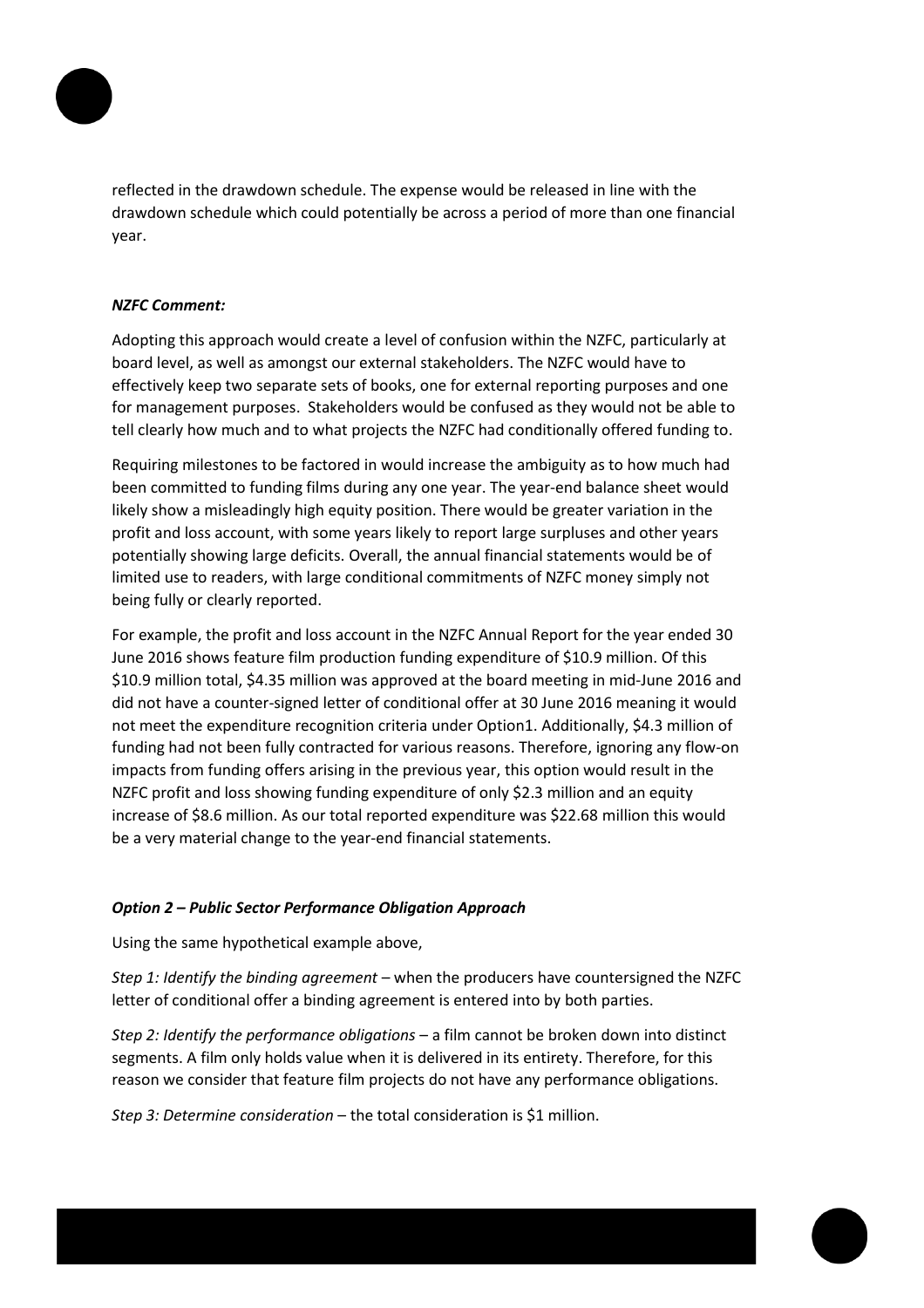

*Step 4: Allocate the consideration* – there is no performance obligations to allocate the consideration against.

*Step 5: Recognise the expense* – \$1 million would be recognised when the conditional offer is agreed/ signed.

#### *NZFC Comment:*

It could be argued that the investor drawdown schedule typically attached to the financing agreement sets out performance obligations. The reality is that once a feature film commences production it generally needs to maintain the pre-agreed timetable and complete delivery by the contracted date in order to come in on budget and avoid cost overruns. The NZFC must adhere to the contracted cashflow schedule and release its funds as required to allow the production to be completed on time and on budget. The NZFC has very limited ability to withhold funds, even when producer performance obligations (reporting etc.) are not being met. Any decision by the NZFC to withhold funding to a feature film in production, for whatever reason, would make the completion bond arrangement (essentially an insurance arrangement that guarantees completion of the film in certain circumstances) nul and void.

## **Conclusion:**

The NZFC accepts the need for more clarity and certainty around the accounting for nonexchange expenses. We strongly argue that the proposed new accounting standard needs to ensure that readers of the financial statements can make informed decisions about the organisation.

It is important for the NZFC as a Government funding agency to be able to issue financial statements that are a true representation of financial obligations entered into during the year and that clearly show actual available funds at the end of the year. Substance takes precedence over form.

On this basis, we recommend that the public sector performance obligation approach (Option2) be incorporated into the new accounting standard. This we believe would allow us to continue to prepare annual financial statements that are meaningful to our various external stakeholders, and would avoid unnecessary duplication of accounts internally.